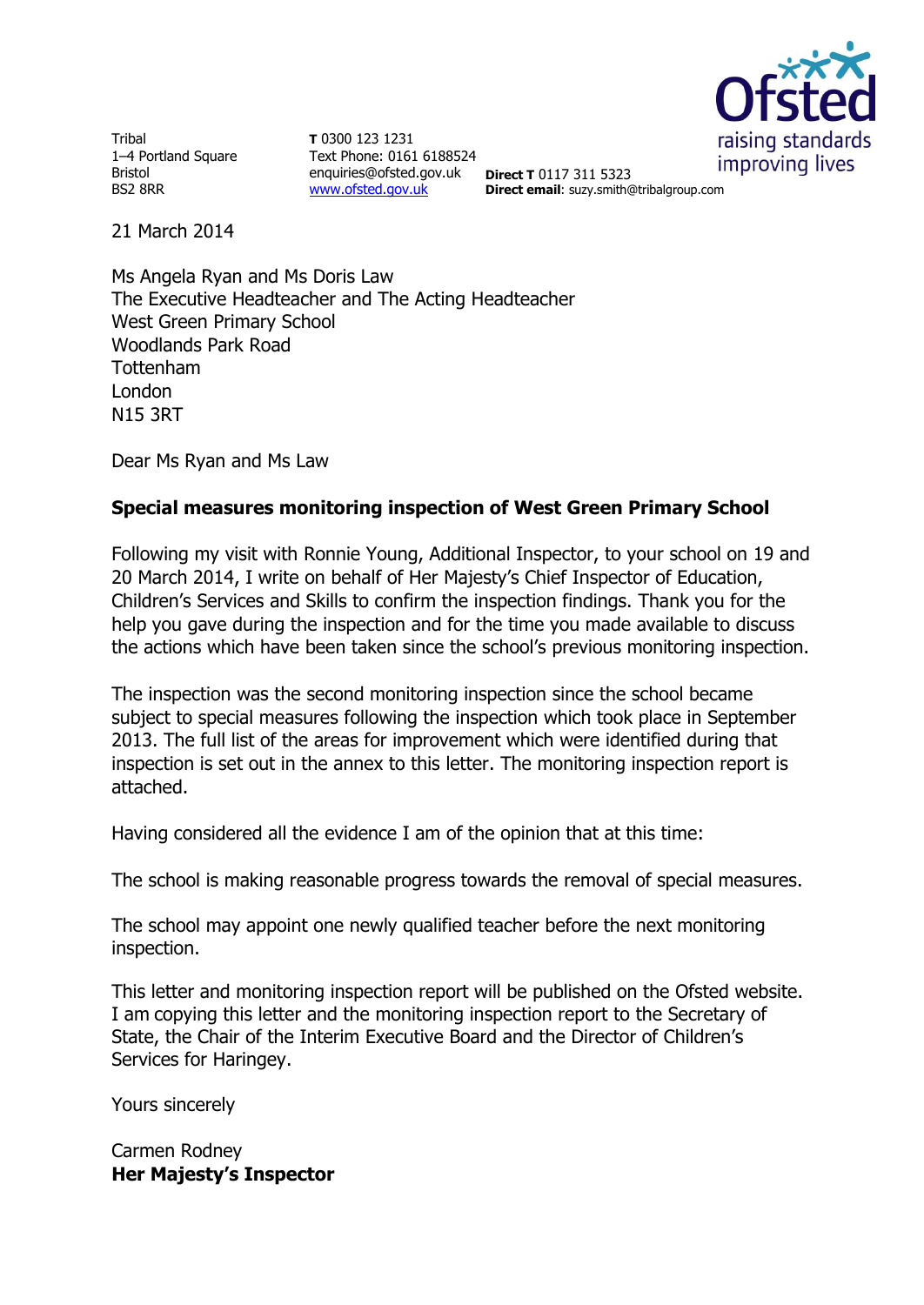# **Annex**



## **The areas for improvement identified during the inspection which took place in, September 2013**

- Improve urgently the quality of teaching in order to raise the achievement of pupils, particularly in Key Stage 1, for boys and reading across the school, by ensuring that:
	- expectations are consistently high and work is sufficiently challenging and matched to the different levels of ability so that more pupils reach the higher levels at the end of Year 2 and Year 6
	- teachers assess pupils' progress more regularly in lessons and, where needed, adapt and change work more quickly to help pupils make faster progress and keep on task
	- teaching assistants are involved in supporting pupils' learning from the start of the lesson so that pupils are immediately engaged in activities
	- more opportunities are planned into lessons for pupils to develop and apply their reading skills in all subjects
	- all marking matches that of the best, so that pupils know clearly why work is good and specifically what to do next to improve and that pupils are expected to respond to teachers' comments.
- Improve leaders' capacity to secure and sustain improvements in the quality of teaching and pupils' achievement by ensuring that:
	- the pace of change speeds up and evaluation of the school's work focuses firmly on its impact on pupils' achievement
	- − weaknesses in teaching, including that in the specialist resource base, are eliminated rapidly with a sharp focus on pupils' progress during lesson observations
	- − transition is well planned and effective across the year groups and key stages to make sure that pupils' attainment does not regress in their new class, especially between the Early Years Foundation Stage and Year 1
	- an agreed plan for improving literacy, and in particular how to improve standards in reading for boys, is put in place as soon as possible, including precise details about how activities across the curriculum will enable pupils to develop their reading and writing skills
	- − rapid action is taken to address the underachievement of different groups, including boys and those pupils supported through the pupil premium funding, monitoring its impact closely
	- − rapid action is taken to improve rates of attendance so that these improve to being at least in line with the national average
	- the skills and expertise of new and inexperienced leaders with particular responsibilities are developed, especially in the support of teachers to improve rates of progress within their year groups
	- the interim executive board ensures that all policies, including those related to performance management, are agreed and in place as soon as possible.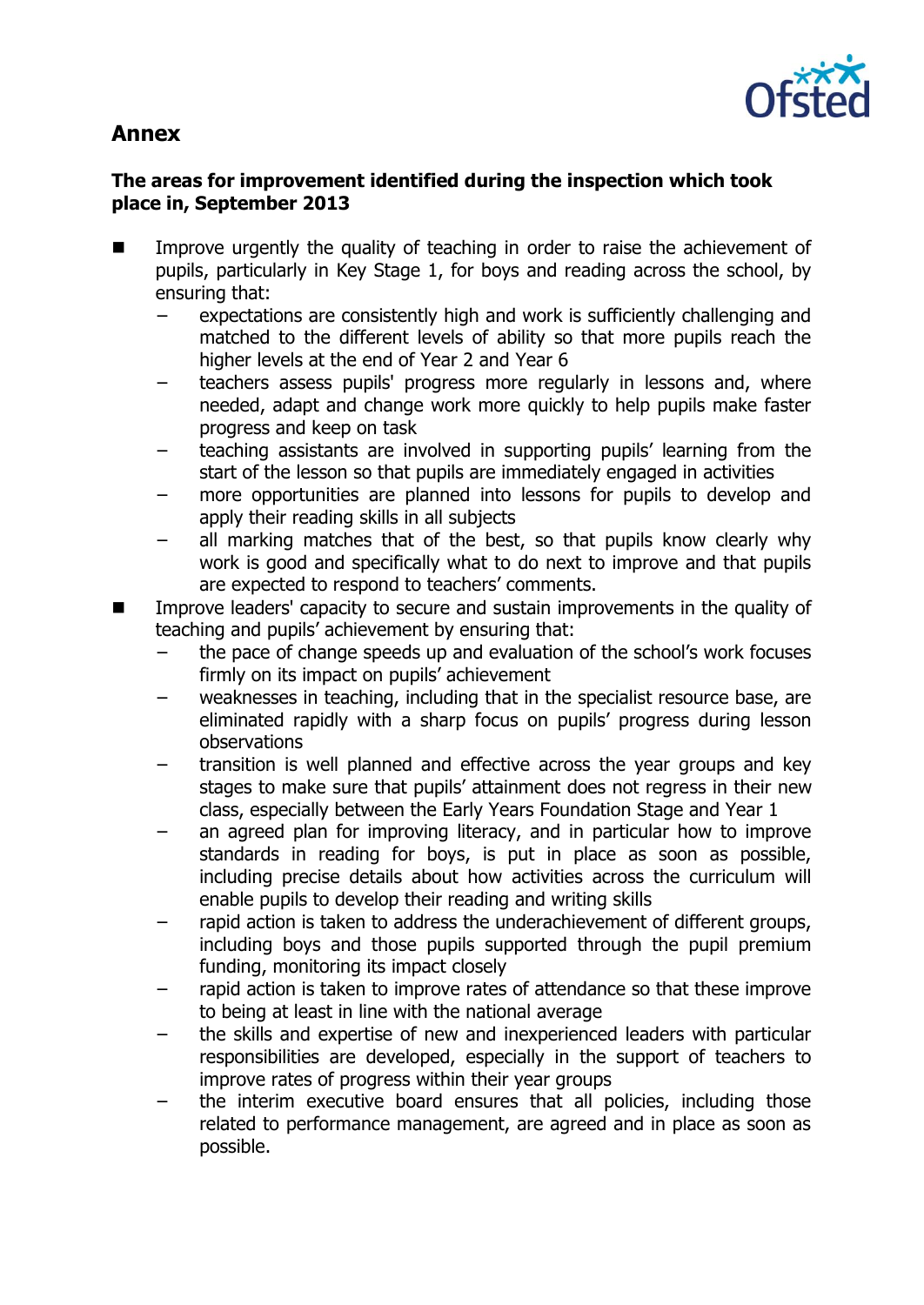

## **Report on the second monitoring inspection on 19 and 20 March 2014**

#### **Evidence**

Inspectors observed the school's work, scrutinised documents and met with senior and middle leaders, including the newly appointed head of school, two groups of pupils, the Chair of the Interim Executive Board and the School Improvement Adviser from the local authority.

## **Context**

Since the first monitoring visit, key senior staff have been appointed as part of the restructuring. The newly appointed head of school currently supports the school part time and will take up the full-time post at the beginning of the summer term. The interim executive headteacher has also been appointed to the permanent position and the acting headteacher will resume her former roles. Two members of staff will be leaving at the end of the current term. The surplus teachers in the school will take over their responsibilities.

The interim executive board is currently considering the future of the school, but discussions with the local authority and the Department for Education are at the very early stage.

Senior leaders have begun to focus more sharply on boys through employing role models as coaches and mentors and considering boy-friendly resources. This aspect of provision was not considered in detail during the monitoring visit.

## **Achievement**

Pupils enjoy attending their school and feel that the best feature is the fun lessons that are packed with interesting and practical activities. Most pupils join the school with skills, knowledge and understanding that are well below what is typical for their age. At least half of every new cohort is at the early stage of learning English. The progress that pupils are now making is far more secure across year groups and classes. First, although the quality of teaching is variable, it has improved since the last inspection. Second, better systems have been introduced to assess and monitor pupils' progress and, third, a good range of targeted strategies has been introduced and is contributing to pupils making better progress.

Senior leaders have quickly identified the main weaknesses in literacy and numeracy and have begun tackling them. Useful work is being done to improve pupils' reading skills across all classes and year groups. A new literacy programme is being rolled out and has been introduced in Years 1 and 2. Across the school, reading is being promoted; for example, classes are using the new on-line reading systems to borrow and record their reading. In Year 6, a sharper focus on developing comprehension skills is contributing to pupils improving their sills to read texts closely and use information accurately. Assessment indicates that pupils are reading more, but it is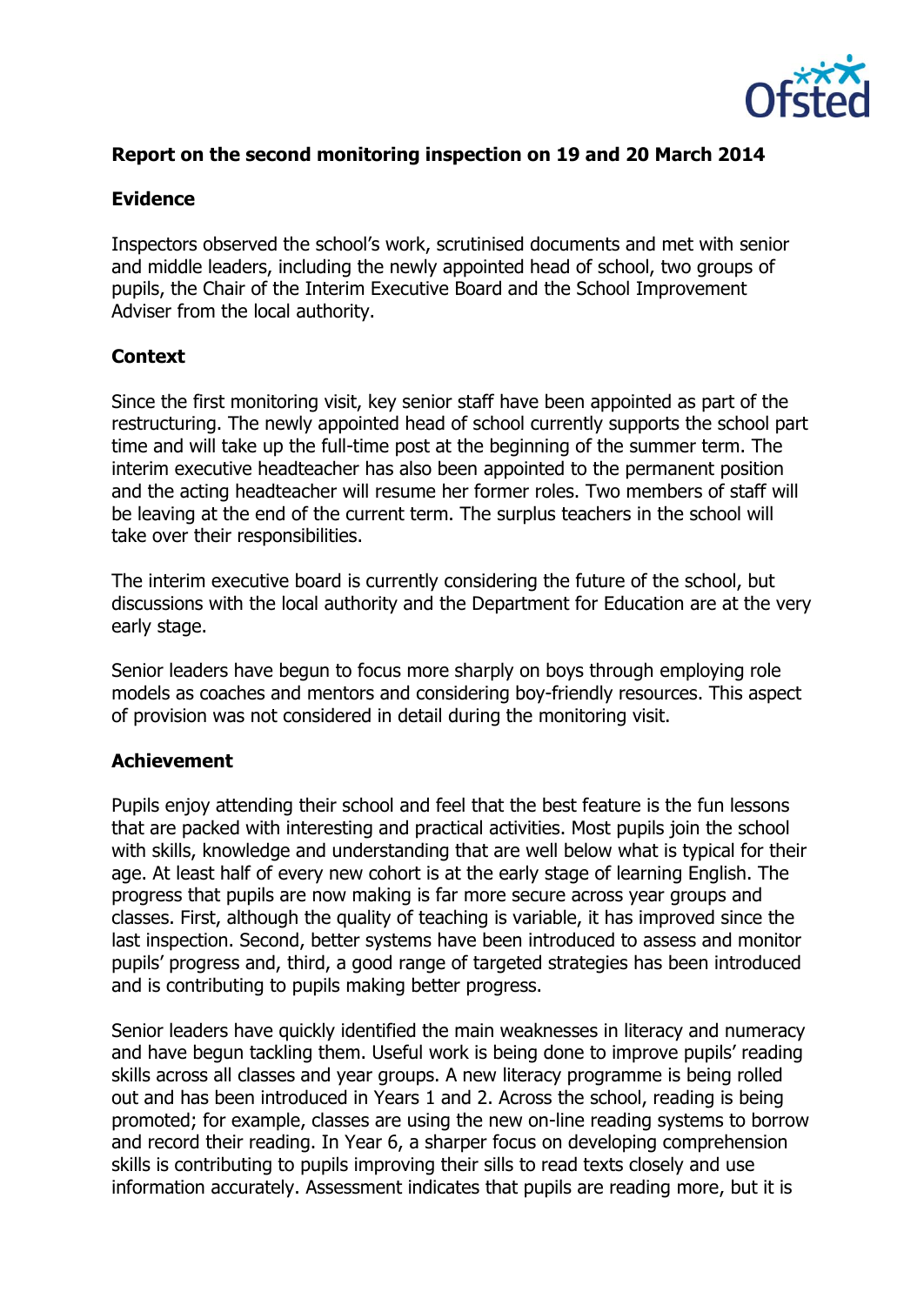

too early to comment on the full impact of this, as well as the new mathematics scheme.

Information on pupils' progress indicates that pupils are making better progress, with a minority making good progress. As a result of pupils' low starting points, the rate of progress still needs to be faster for pupils to meet the government's floor standards, which set the minimum expectations for pupils' attainment and progress. This is particularly important in year groups where pupils have had a succession of teachers. The challenge for the school is to ensure that teaching is consistently good or better to enable pupils to reach the aspirational targets which have been set for 2014.

# **The quality of teaching**

A good range of strategies, such as coaching, mentoring and teachers visiting partner schools to observe good practice and engage in planning, has been introduced. Teachers have also benefited from regular observations and feedback to develop their practice. Those spoken to say they have been well supported to improve their practice. Direct monitoring is increasing the teachers' awareness of 'good' practice. As a result, teachers have requested a quick follow up visit when an observation does not meet expectations.

Teaching, previously inadequate, has improved, but too much still requires improvement, resulting in progress not being consistently rapid. When teaching is good, activities are well structured and the skills taught are known and understood. The working environment is positive which leads to pupils demonstrating keenness because they are clear about what they have to achieve in a given time. For example, in a Year 2 lesson, pupils took part in role play as journalists interviewing each other and making presentations. They achieved well because they were shown how to use interviewing techniques when questioning and asking questions about different characters. Generally, when teaching is good, pupils have opportunities to work together and reinforce new ideas. Additionally, some teachers are prepared to encourage pupils to work creatively. This was seen in a Year 3 music lesson, for example, where pupils composed tempos linked to a string of words after listening to a musical piece.

Opportunities are generally well planned for pupils to work together and support them to develop their social skills.

Teaching requiring improvement is not carefully planned, primarily as activities are not well taught or chosen for pupils to make enough progress. In some classes, expectations are not high enough for all pupils, in particular the more able. They are not always sufficiently challenged. On other occasions, work is repetitive and, sometimes, not all pupils are aware of the tasks they need to complete. Too often, pupils are compliant and passive and assessment does not underpin teaching. Teaching is now rarely inadequate and occurs only when planning and choice of activities lack thoroughness.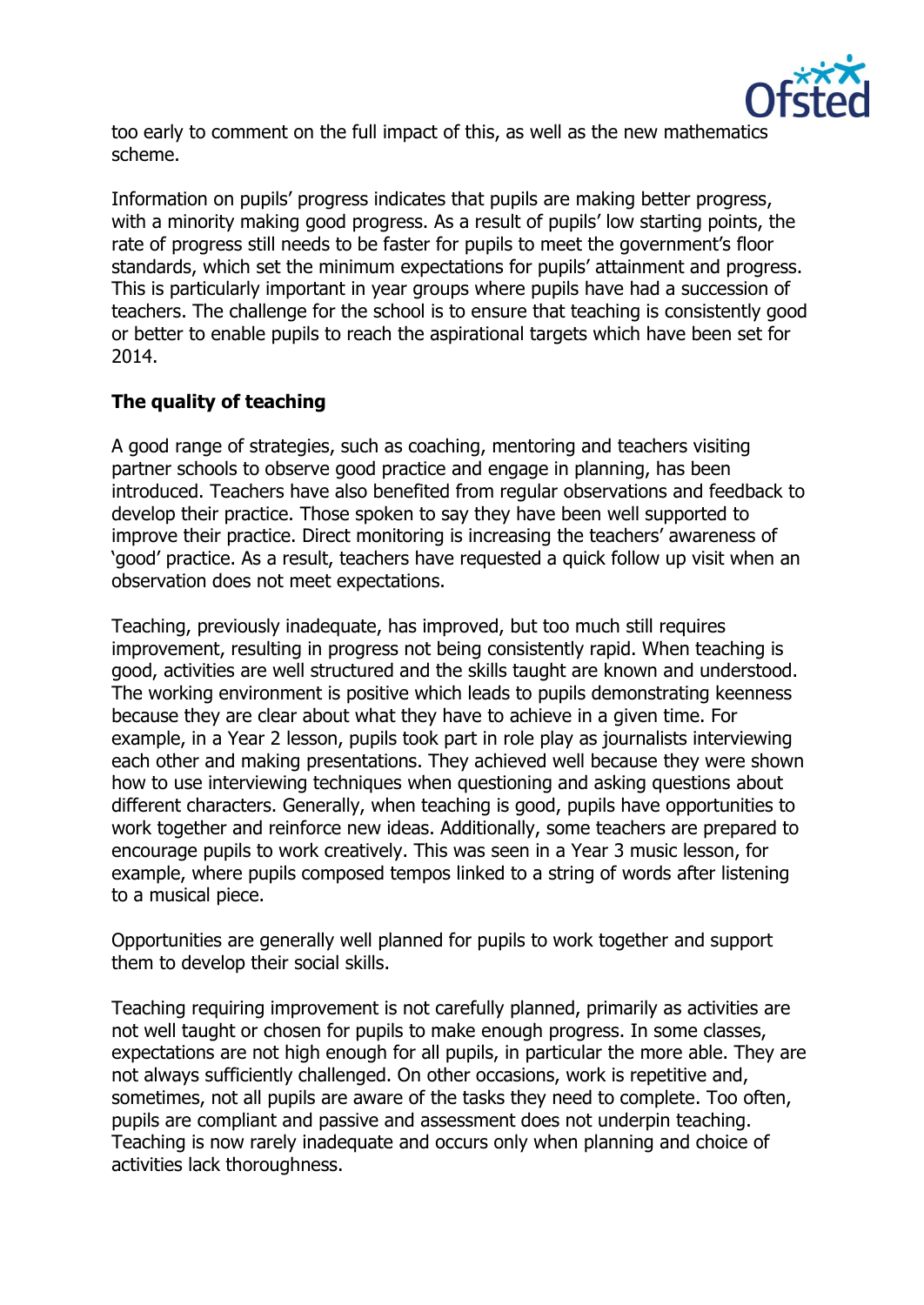

Marking is much improved, based on the good practice researched at one of the partner school. Pupils have begun to respond to teachers' comments. However, spelling and other technical errors are rarely corrected, even though teachers realise that language skills are not good enough.

The support provided by teaching assistants is generally good. For instance, in the Support Base, the positive team work between the higher learning teaching assistant and class teacher is now leading to pupils making good progress.

#### **Behaviour and safety of pupils**

Behaviour is good in a minority of lessons, but some aspects still require improvement. Pupils generally feel that there are still some disruptions in lessons. Observations of pupils in lessons show compliance and passivity. Attendance has improved and is now in line with the national average for primary schools. The school has also reached the target set by the local authority.

Pupils feel safe and are assured about their safety, primarily as the teachers are visible in and around the building. Pupils also have a good awareness of the different forms of bullying; but name calling, including the use of racist terms, is sometimes used. However, pupils are emphatic that peer mediators and teachers intervene quickly to 'sort things' out. Additionally, they use the worry and/or bullying boxes to write about their concerns if they need help. The school has not had any permanent exclusion since 2011. The few fixed term exclusions are handled well, with appropriate support and advice provided for individual pupils. For example, early help is used effectively.

## **The quality of leadership in and management of the school**

The appointment of the interim executive headteacher has had a positive impact on driving improvement. Strong leadership and clarity of vision in relation to school improvement have led to changes in the culture of the school. Actions to drive improvement have been swift and decisive, with important consequences. Performance management has been used as a lever to spell out high expectations required and the consequences when they are not met. Assessment, previously inaccurate, is now robust and reliable. The school now has a bank of data which teachers are beginning to use when planning activities. Teachers have begun to take ownership of the information on pupils' progress. For example, they explained that they are now challenged during progress meetings to explain the achievement of each pupil and outline the actions to accelerate progress. Consequently, this attention to detail, when combined with increased monitoring of teaching, is contributing to staff being held responsible for pupils' achievement. Nevertheless, leaders recognise that, as yet, not all teachers are planning thoroughly.

Partnership work with Campsbourne and Millfield Primary schools have contributed to teachers developing a greater understanding of selecting and making better use of resources to increase pupils' progress. For example, marking skills have been enhanced through joint partnership work. Additionally, middle leaders have started to work with their counterparts in these schools to develop as well as their subject